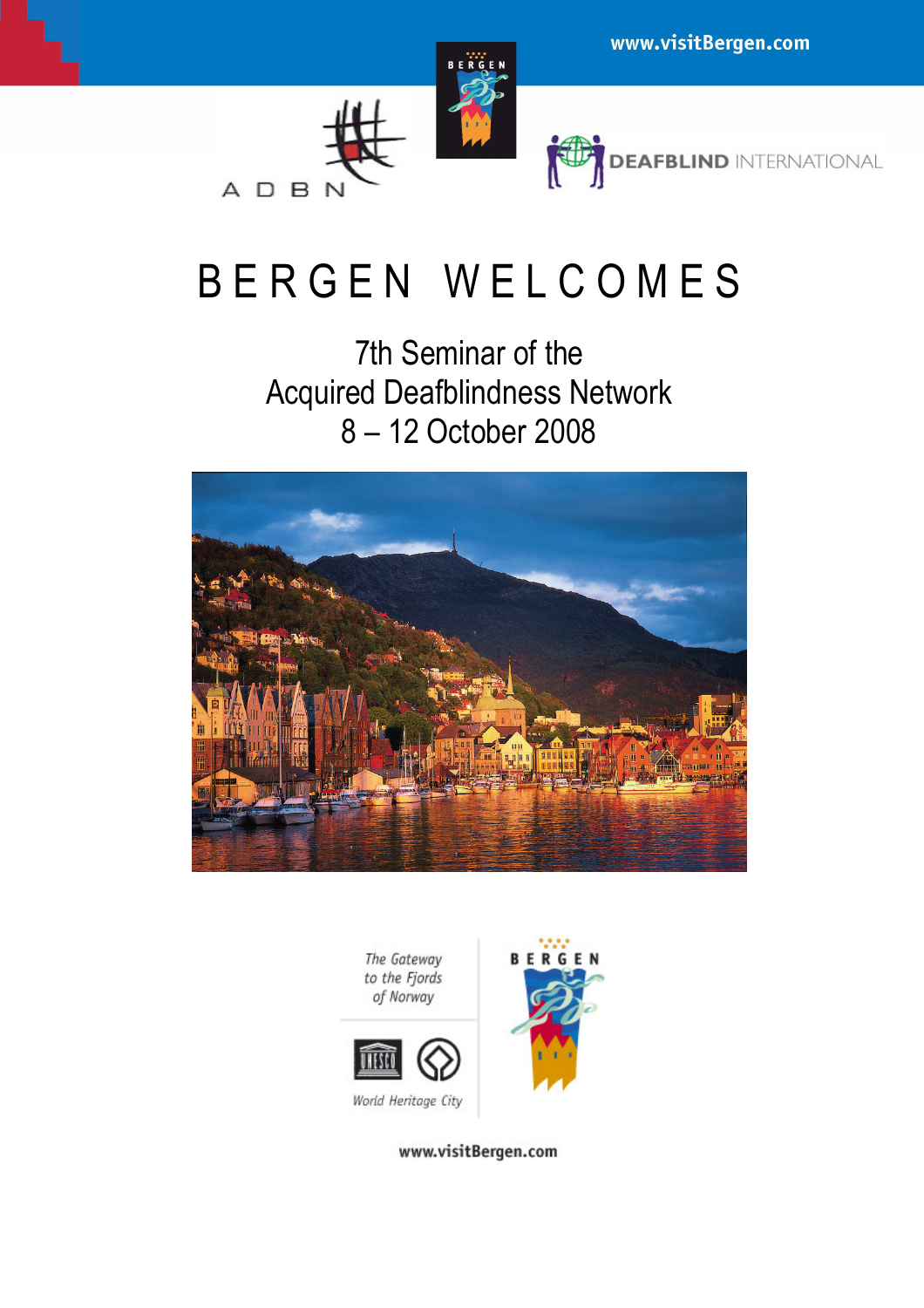

## **SECOND ANNOUNCEMENT**

**7 th Seminar of the Acquired Deafblindness Network of DbI 8 – 12 October 2008 in Bergen, Norway** 

### **"ACTIVITY, ABILITY AND PARTICIPATION; ACQUIRED DEAFBLINDNESS IN ALL STAGES OF LIFE"**

#### **THEME**

**The seminar will take forward the work from the 6th Seminar of the Acquired Deafblindness Network held in the Netherlands in 2006.** 

**We will be exploring the possibilities and challenges for adequate activity and participation for persons with deafblindness in all ages of life. We will share our experiences and knowledge about these topics, and through discussions and examples try to illustrate different ways of successful participation.** 

**Seminar language will be English.** 

**The acquired Deafblindness Network is recognised by Deafblind International (DbI) and was established in 1989. Its aim is to create and support a network of people who are involved in the world of acquired deafblindness. For this reason, a seminar about acquired deafblindness has been held every two years in a different European country since 1994.** 

#### **THE NORWEGIAN SUPPORT SYSTEM FOR DEAFBLIND SERVICES**

**Statped Vest, part of the Norwegian Support System for Deafblind Services is proud to host the 7th Seminar in Bergen, Norway. The Support System gives services to persons with deafblindness and their networks within the areas of health, social services and education.** 

#### **CALL FOR PAPERS.**

**The co-ordinating committee would like to invite people to submit abstracts for the open workshops that will take place during the seminar. These workshops should relate in some way to the theme of the seminar.** 

**CLOSING DATES FOR PAPERS: 28 MARCH 2008**